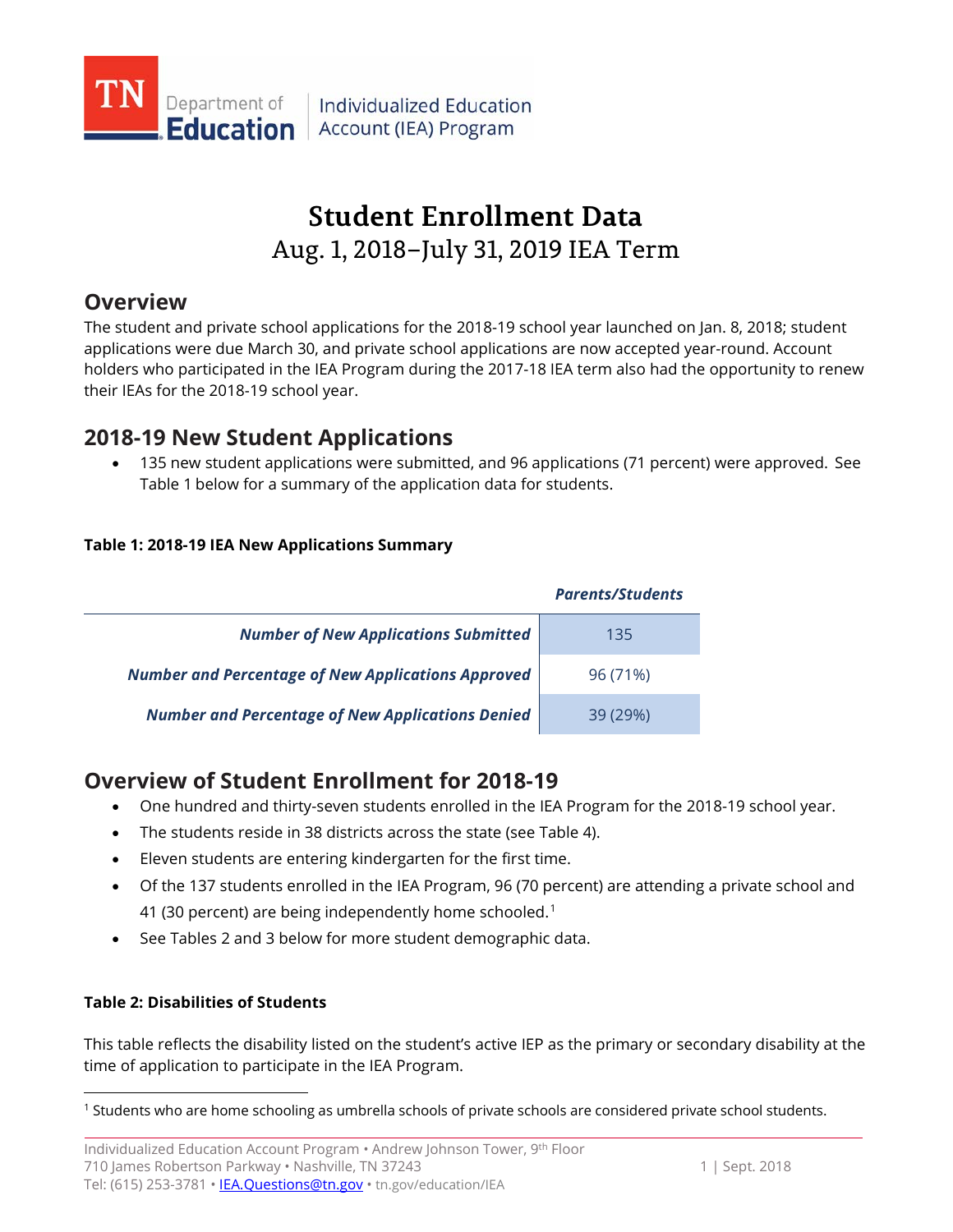

|                                         | <b>Number of Students</b><br><b>Enrolled in the IEA</b><br><b>Program</b> | <b>Percentage of Students</b><br><b>Enrolled in the IEA</b><br>Program* |
|-----------------------------------------|---------------------------------------------------------------------------|-------------------------------------------------------------------------|
| <b>Autism</b>                           | 79                                                                        | 58%                                                                     |
| <b>Deaf-Blindness</b>                   | $\overline{0}$                                                            | 0%                                                                      |
| <b>Developmental Delay</b>              | 11                                                                        | 8%                                                                      |
| <b>Hearing Impairments</b>              | 10                                                                        | 7%                                                                      |
| <b>Intellectual Disability</b>          | 27                                                                        | 20%                                                                     |
| <b>Multiple Disabilities</b>            | 3                                                                         | 2%                                                                      |
| <b>Orthopedic</b><br><b>Impairments</b> | $\overline{4}$                                                            | 3%                                                                      |
| <b>Traumatic Brain Injury</b>           | $\mathfrak{D}$                                                            | 1%                                                                      |
| <b>Visual Impairments</b>               | 1                                                                         | 1%                                                                      |

### **Table 3: Grade Levels of Students**

|                      | <b>Grade Band Number of Students</b> | <b>Percentage of</b><br><b>Students</b> |
|----------------------|--------------------------------------|-----------------------------------------|
| $K-5$                | 75                                   | 55%                                     |
| $6 - 8$              | 34                                   | 25%                                     |
| $9 - 12$             | 28                                   | 20%                                     |
| <b>Postsecondary</b> |                                      | 0%                                      |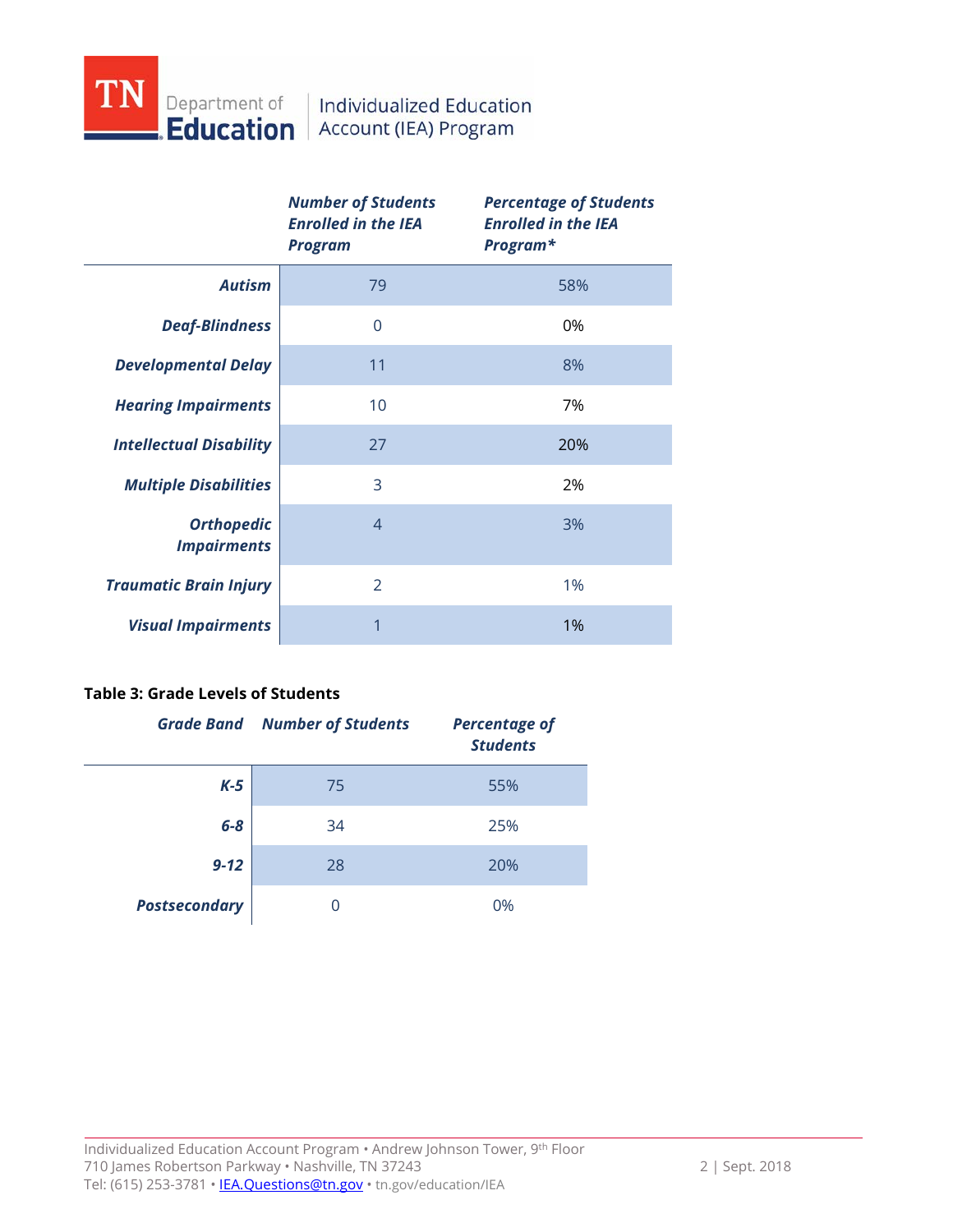

## **2018-19 Nonpublic School Applications**

- Fourteen schools have been approved to participate in the IEA Program in the 2018-19 school year as of Aug. 6, 2018, including 11 that participated in the prior year. Applications are open year-round, so more could be approved.
- The schools are located in 10 cities across the state.
- The schools have the capacity to enroll 150 students who are receiving IEAs.
- Nine of the schools participating in the IEA Program have inclusive educational settings as defined by the rules of the IEA Program.
- The list of 2018-19 participating schools is posted on the IEA web page [\(here\)](https://www.tn.gov/education/iea.html).

| <b>District Name</b>        | <b>Number of Students</b> |
|-----------------------------|---------------------------|
| Achievement School District | $\overline{1}$            |
| Arlington                   | $\overline{2}$            |
| <b>Bartlett</b>             | $\overline{4}$            |
| <b>Bedford</b>              | $\overline{2}$            |
| <b>Bristol</b>              | $\overline{2}$            |
| Cleveland City              | 1                         |
| Collierville                | 5                         |
| Davidson                    | 10                        |
| <b>Dickson</b>              | $\overline{1}$            |
| Fayette                     | 2                         |
| Germantown                  | 1                         |
| Gibson                      | 1                         |
| Grainger                    | 1                         |
| Greene                      | 1                         |
| Hamilton                    | 21                        |
| <b>Hardin</b>               | 1                         |
| <b>Hawkins</b>              | $\overline{2}$            |
| Hickman                     | 1                         |
| Jefferson                   | $\overline{2}$            |
| Knox                        | 12                        |
| Lewis                       | 1                         |
|                             |                           |

### **Table 4: Student Participation by School District**